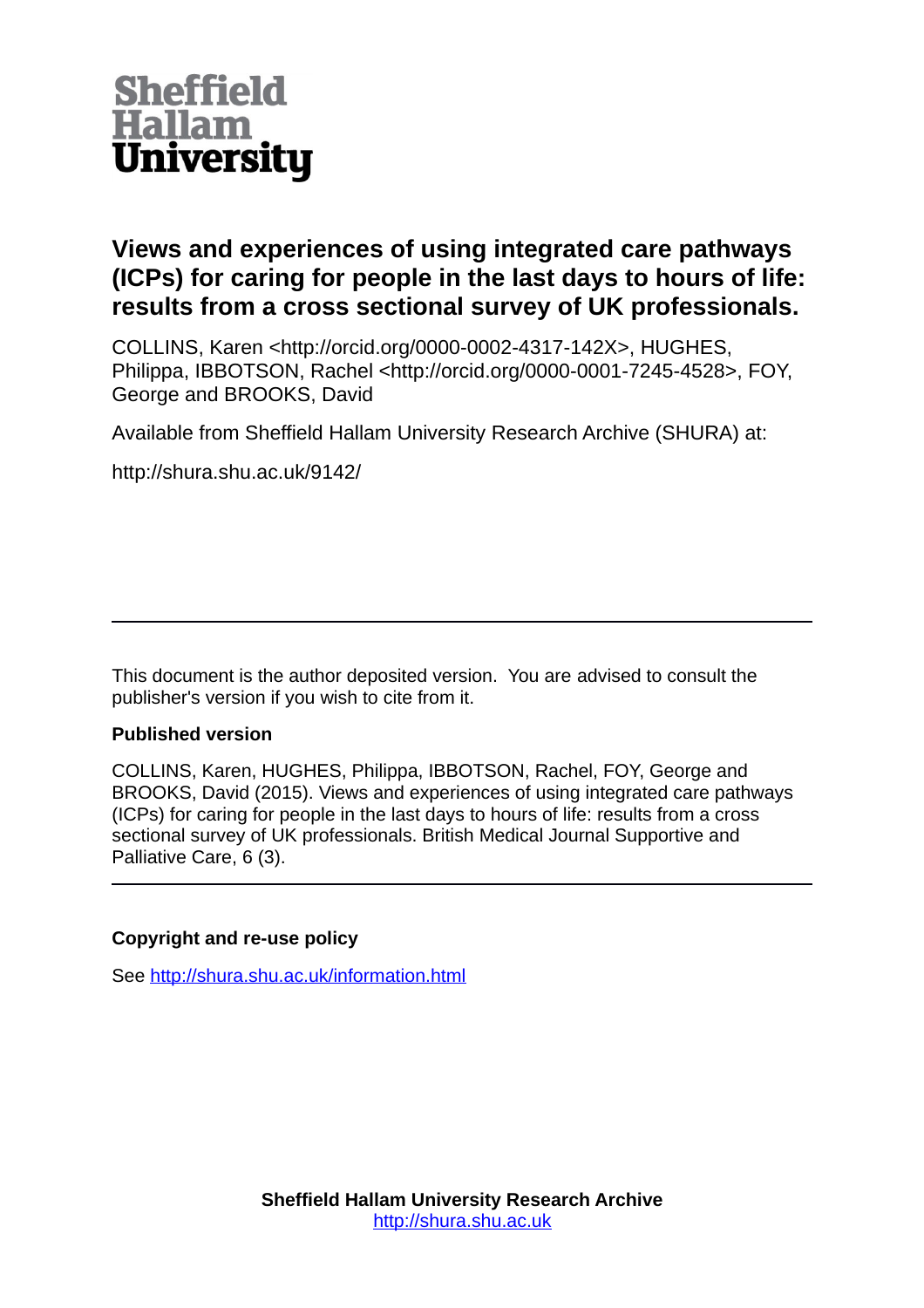# Views and experiences of using integrated care pathways (ICPs) for caring for people in the last days to hours of life: results from a crosssectional survey of UK professionals

K A Collins,<sup>1</sup> P M Hughes,<sup>2</sup> R Ibbotson,<sup>1</sup> G Foy,<sup>3</sup> D Brooks<sup>4</sup>

<sup>1</sup> Faculty of Health and Wellbeing, Centre for Health and Social Care Research, Sheffield Hallam University, Sheffield, UK <sup>2</sup>Department of Oncology, University of Sheffield, Sheffield, UK <sup>3</sup> Brunel University, Uxbridge, Middlesex, UK 4 Department of Palliative Medicine, Chesterfield Royal Hospital, Calow, UK

#### Correspondence to

Professor Karen Collins, Faculty of Health and Wellbeing, Centre for Health and Social Care Research, Sheffield Hallam University, Sheffield S10 2BP, UK; k.collins@shu.ac.uk

Received 28 July 2014 Revised 24 November 2014 Accepted 19 December 2014

To cite: Collins KA,

Hughes PM, Ibbotson R, et al. BMJ Supportive & Palliative Care Published Online First: [please include Day Month Year] doi:10.1136/bmjspcare-2014-000768

## **ABSTRACT**

**Objectives** To determine the views and experiences of health and social care professionals on using integrated care pathways (ICPs)for caring for people in the last days to hours of life. Methods Online cross-sectional questionnaire survey of UK professionals working in UK primary and secondary care settings.

Results 1331 professionals returned completed questionnaires. Ninety-three per cent (1138/1228) of respondents used the Liverpool Care Pathway (LCP) or local variant. Eighty-eight (1089/1234) felt ICPs enabled professionals to provide better care for individuals and their families/carers. ICPs were viewed as promoting patient-centred holistic care, improving pain and symptom control, providing guidance and standards and improving communication with patients/families. Sixty-two per cent (770/1234) had no concerns regarding the use of ICPs. Areas of concern included incorrect use and implementation of the ICP, poor communication with families, junior level staff making decisions and insufficient education and support.

**Conclusions** There was strong support for using ICPs for caring for people in the last days to hours of life. ICPs were viewed as supporting high-quality patient-centred holistic care. Given the recommendations of the More Care Less Pathway report, those that develop the guidance and support that replace the LCP need to incorporate the aspects of this that have resulted in the benefits seen by professionals within this survey, but also learn from the instances where ICPs have failed to prevent poor care, or worse, have contributed to it.

# **INTRODUCTION**

The Liverpool Care Pathway (LCP) has been suggested as a model of good

practice in the last hours and days of life by successive national policy frameworks. $1-6$  It is a model of care which enables healthcare professionals to focus on care in the last hours or days of life when a death is expected.<sup>7–[9](#page-4-0)</sup> It is a multiprofessional document that covers patient comfort measures and important areas of communication with the relative, carers and the patient, ongoing assessment, which guides the regular assessment of the patient at least every 4 h and care after death, which supports relatives and carers in the immediate hours after the patient's death.<sup>[9](#page-4-0)</sup>

However, because of substantial criticism of the LCP in the media and elsewhere, a group of 20 UK organisations and professional bodies came together during September 2012 to develop a consensus view on ICP for the last days of life.<sup>[10](#page-4-0)</sup> This short report presents the findings from the survey of UK health professionals involved in using ICPs for caring for people in the last days to hours of life end of life.

### Aims of the survey

- 1. To assess views and experience of health and social care professionals of using ICPs for caring for people in the last days to hours of life.
- 2. To assess the extent, nature and basis of any concerns regarding the use of ICP.

### **METHODS**

### Study design

This cross-sectional online secure questionnaire survey (Polldaddy[-http://www.](http://www.polldaddy.com) [polldaddy.com\)](http://www.polldaddy.com) survey software was

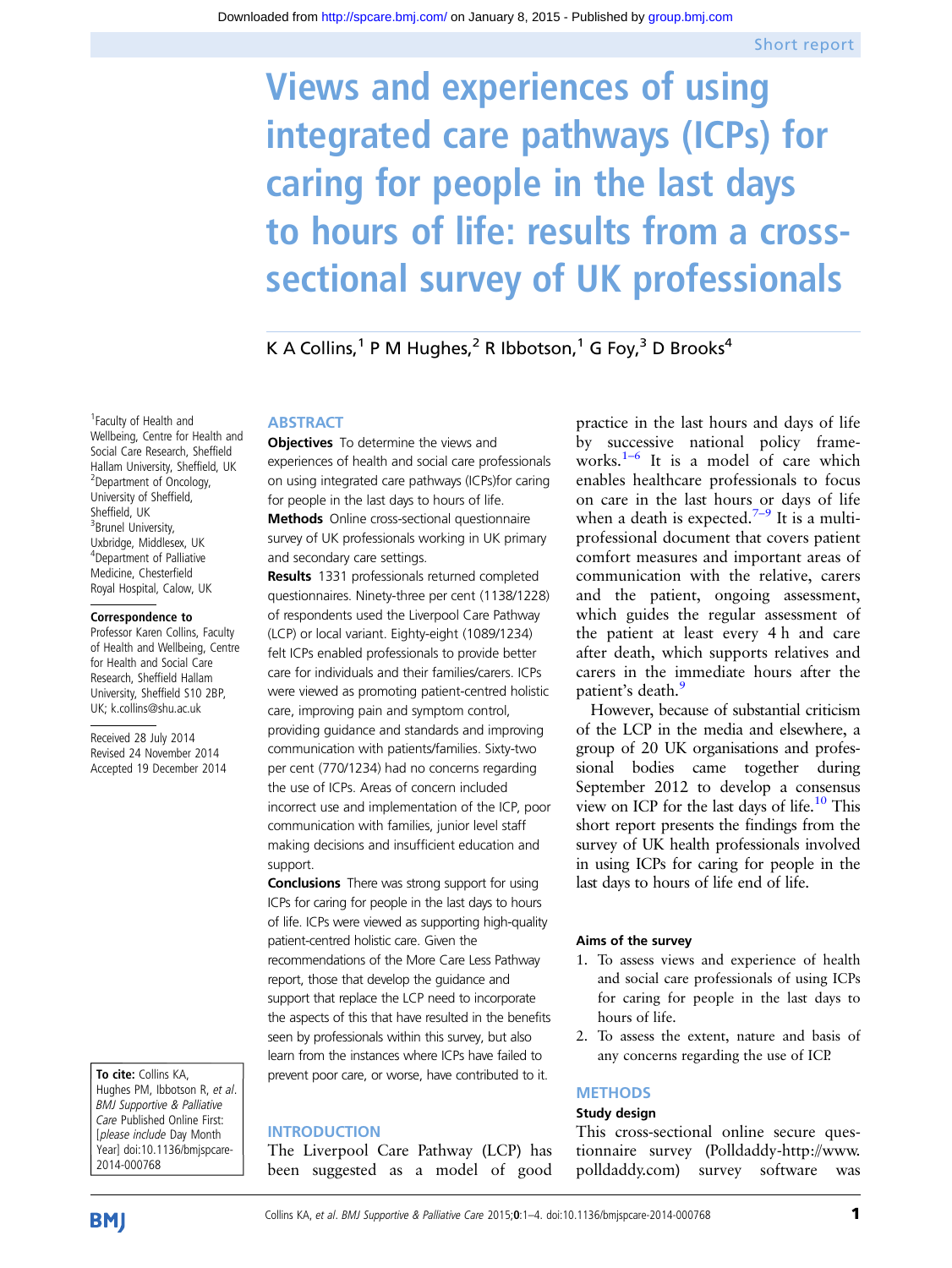# <span id="page-2-0"></span>Short report

designed, based on expert opinion of an experienced reference group of members of stakeholder organisations and professional bodies who had signed the consensus document. It included 27 Likert-style questions and incorporated both open and closed questions focusing on views and experiences of ICPs specifically in terms of quality of care using an ICP, view regarding extent to which ICPs led to patients dying more rapidly than if an ICP had not been used, knowledge of the decision to initiate ICP and influences to this decision and elements of the ICP that were viewed as helpful, unhelpful or cause for concern. Finally, the respondents were given the opportunity to add any further comments they felt important or relevant. NHS ethical approval was not required for this survey as it was focused on specialist healthcare professionals accessed via stakeholder organisations and professional bodies. Consent to participate in the study was inferred due to the nature of how the participants were recruited that is, voluntarily and anonymously completed the online survey.

# Study population and recruitment

The questionnaire was sent to named contacts at the professional bodies (table 1) with guidance on inclusion criteria. These organisations then distributed the online survey to all eligible members.

Inclusion criteria: Registered healthcare or social care professionals directly involved in initiating and using the documentation of ICPs. As the questionnaire was anonymous, no reminders were sent to potential

|        | Table 1 Professional organisations for dissemination of the |
|--------|-------------------------------------------------------------|
| survey |                                                             |

| <b>Professional</b><br>groups                                                                         | <b>Professional organisations represented</b><br>on the expert reference group and/or<br>dissemination of survey |  |  |
|-------------------------------------------------------------------------------------------------------|------------------------------------------------------------------------------------------------------------------|--|--|
| Hospital physicians                                                                                   | Royal College of Physicians APM*<br>British Geriatric Society (BGS)*                                             |  |  |
| GPs                                                                                                   | Royal College of General Practitioners*                                                                          |  |  |
| Surgeons                                                                                              | Royal College of Surgeons                                                                                        |  |  |
| Registered nurses                                                                                     | Royal College of Nursing*<br>Palliative Care Nurse Consultant Nursing and<br>Midwifery Council                   |  |  |
| Healthcare assistants                                                                                 | Royal College of Nursing                                                                                         |  |  |
| Care home staff                                                                                       | National Care Forum<br><b>English Community Care Association</b>                                                 |  |  |
| Chaplains                                                                                             | Hospital Chaplaincies Council                                                                                    |  |  |
| Allied health<br>professionals                                                                        | College of Occupational Therapists and<br>Physiotherapists                                                       |  |  |
| Social workers                                                                                        | Association of Directors of Adult Social Services                                                                |  |  |
| Professional organisations represented on the expert reference group not<br>involved in dissemination |                                                                                                                  |  |  |
| National Council for Palliative Care                                                                  |                                                                                                                  |  |  |
| National End of Life Care Programme                                                                   |                                                                                                                  |  |  |
| Neuberger Review Panel                                                                                |                                                                                                                  |  |  |
|                                                                                                       | *Represented on the expert reference group and used in the dissemination                                         |  |  |

of survey. GPs, general practitioners. respondents nor were the study team able to compare the characteristics of responders and non-responders. Data were analysed using the Statistical Package for Social Scientists (V.20) and used descriptive frequencies and distributions. Qualitative free text open responses were analysed independently by two experienced qualitative researchers (PH/KC) and due to the large volume of data was subject to a summative content analysis. This involves counting and comparisons, usually of keywords or content, followed by the interpretation of the underlying context. $11$ 

# **RESULTS**

A total of 1331 complete questionnaire survey responses were received. Over half of respondents (58%, 773/1329) had a medical background, 30% (397/1329) a nursing background and 12% (159/ 1329) other (including social work and education).

Almost a fifth (18%) of respondents classified themselves as Hospital Medicine/Surgery—Consultant, while 13% are Palliative Medicine—Consultant. The next largest groups represented are Primary Care general practitioners (9%) and Generalist Nurses (9%). Specialist Palliative Care Nurses accounted for 8% of respondents (table 2).

Table 2 Professional background

| What is your professional background? (n 1331)                                   | Per<br>cent |
|----------------------------------------------------------------------------------|-------------|
| Hospital Medicine/Surgery-Consultant                                             | 18          |
| Primary Care-GP                                                                  | 9.4         |
| Palliative Medicine-Consultant                                                   | 13.3        |
| Specialist Palliative Care Nurse                                                 | 8.3         |
| Generalist Nurse Banding (all settings)                                          | 9.0         |
| Other                                                                            | 2.9         |
| Hospital Medicine/Surgery-Specialty Trainee                                      | 5.5         |
| Palliative Medicine-Specialty Doctors/Staff Grade/Associate<br>Specialist        | 4.1         |
| Primary Care-GP Trainee                                                          | 1.5         |
| <b>Community Nurse</b>                                                           | 6.1         |
| Hospital Medicine/Surgery-Specialty Doctors/Staff Grade/<br>Associate Specialist | 1.7         |
| Specialist Nurse (Other)                                                         | 4.4         |
| Hospital Medicine/Surgery-Core Medical/Surgical Trainee                          | 1.1         |
| Primary Care-GP with Special Interest                                            | 0.9         |
| Community Matron                                                                 | 0.6         |
| Hospital Medicine/Surgery-Foundation Year Trainee                                | 0.2         |
| Consultant Nurse in Specialist Palliative Care                                   | 0.8         |
| Consultant Nurse (Other)                                                         | 0.2         |
| Allied Health Professional                                                       | 3.0         |
| Chaplaincy                                                                       | 5.8         |
| Health Care Assistant/Assistant Practitioner                                     | 0.7         |
| Palliative Medicine-Specialty Trainee                                            | 2.6         |
| Social Work                                                                      | 0.2         |
|                                                                                  | 100.0       |
| GP, general practitioner.                                                        |             |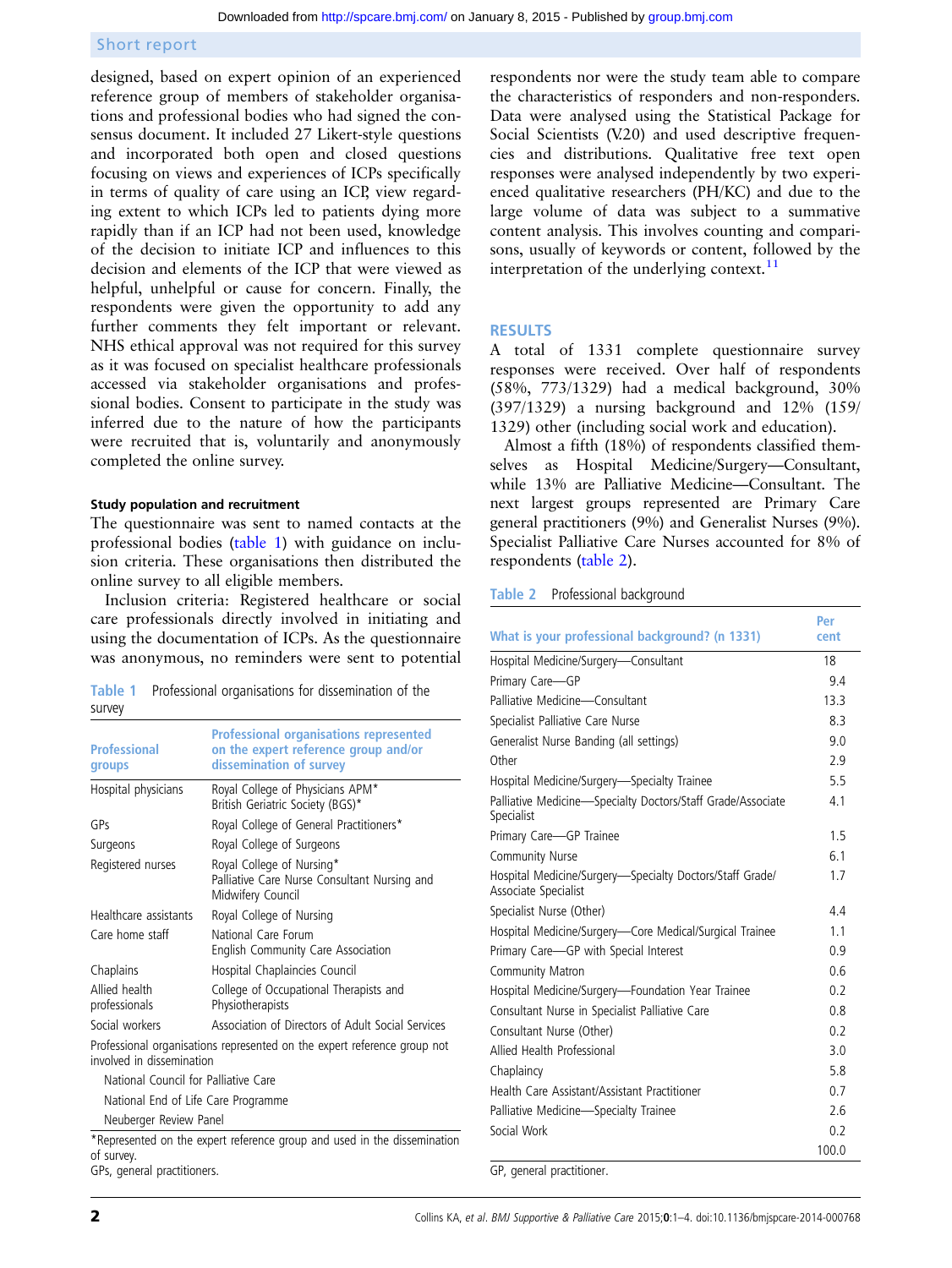Almost half of the respondents (46% 609/1323) stated hospital as their main place of practice. When adding in the people with multiple places of work, this increased to 58% (767/1323) conducting some level of hospital work. Almost two-fifths (39% 516/ 1323) worked in the community (to some extent) with over a quarter (29% 384/1323) exclusively working in the community. Almost a fifth (19% 251/ 1323) stated a hospice/Palliative Care Unit as main place of practice with 9% (119/1323) working solely in this area.

The majority of respondents (93% (1138/1228) used the LCP or a locally developed variation of the LCP (61%, 749/1228) and 32% (389/1228) respectively.

Three substantive areas were included within the survey and these are presented alongside each other to provide some detail to the survey findings.

## Use of ICP enabling better care

Eighty-eight per cent (1089/1234) of respondents said that they agreed/strongly agreed that the use of an ICP enables professionals to provide better care for the individual and their families and carers. The content analysis undertaken on the qualitative responses supported these findings. Important themes concerning the helpfulness of the pathway were: its role in the redirecting of care; acting as a prompt or checklist; providing guidance and standards; and in documenting care. Concerning patient care were the promotion of patient-centred and holistic care; improved symptom control; and improved communication with patients and families. Concerning the team were: the coordination of care; providing a structure for care; its role in helping advance preparation; and support for staff. Improvements in care since the introduction of a pathway were also noted. Themes from those who disagreed were the discouragement of individualised care; the rigid introduction or application of the pathway and the unsuitability of the pathway for some patient groups.

### Use of ICP leading to patients dying more rapidly

Seventy-six per cent of respondents (942/1234) disagreed with the statement that the use of an ICP has led to patients dying more rapidly than if an ICP had not been used. Eighteen per cent of respondents were neutral (218/1234) with only 6% (77/1234) agreeing with this statement. The qualitative data supported these results with a reiteration that death was not hastened by its use. In addition, the contrary was said by some respondents: that use of the pathway and the withdrawal of burdensome treatment could extend life. Additionally the value of helping people to have a pain free, peaceful and dignified death was a further theme. There were views from the minority accepting that death might be more rapid, (although this was generally considered marginal) and ascribing it to the use of drugs or withdrawal of treatments.

# Concerns regarding the use of ICPs

Sixty-two per cent (770/1234) of respondents had no concerns about inappropriate use of ICPs in their local area or organisation. Twenty-nine (356/1234) had minor concerns and 9% (108/1234) had moderate/major concerns. The qualitative data supported these results. Themes identified were enhanced care, improved comfort and symptom control. Concerns included incorrect use of the pathway, particularly, rigid use as a protocol; implementation of the pathway in inappropriate circumstances, particularly where other care might have been better; poor communication with families on the nature of the pathway and what it means in use; staff making decisions being at too junior a level; and insufficient initial and ongoing education and support.

# **DISCUSSION**

These findings broadly support previous reports $12 \tcdot 13$ conclusions that when the LCP is operated by well trained, well-resourced and sensitive clinical teams, it works well. The LCP and similar ICPs for the last days of life were, thought by the majority to enable professionals to provide better care for the individual and their families and carers and promoted patientcentred and holistic care. However, there were examples of poor implementation, lack of individualisation, misunderstanding, misinterpretation and misuse to be of concern. While, when implemented well, benefits were reported, communication, training and support were key concerns and where these did not accompany implementation the LCP did not only fail to prevent poor care but occasionally may have inadvertently contributed to it. Levels of self-reported competence were generally high but these may not reflect performance.<sup>[14](#page-4-0)</sup>

While the majority found all aspects of the elements covered by ICPs and guidance helpful the least helpful were relating to clinical decision-making around continuing or withdrawing clinically assisted nutrition and hydration, decisions when individuals have reduced mental capacity and decisions about removing a patient from an ICP. These were the areas where most concerns have been raised about poor practice and therefore guidance on these clearly needs to improve.

This survey has all the limitations of an on-line survey canvasing responses via a range of strategies through professional body contacts. In 2012 the NHS employed 146 075 doctors, 369 868 qualified nursing staff. The majority of these will be in England. While not all will be involved in caring for dying patients a significant proportion will as part of their working lives. Therefore, the potential response is far higher than the actual response rate. We do not know who completed the online survey or reasons for declining and therefore we are unable to compare the characteristics of responders and non-responders in terms of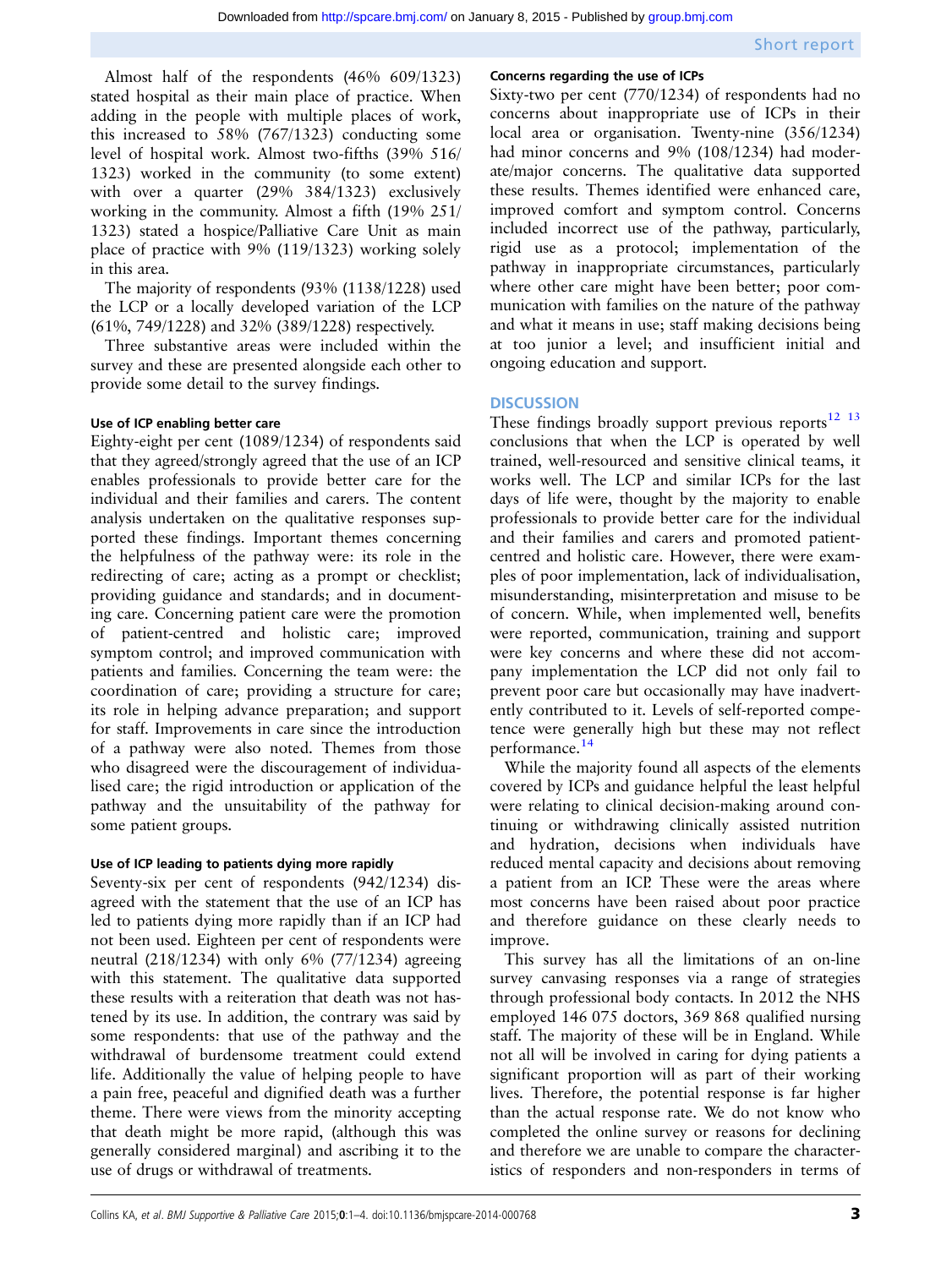<span id="page-4-0"></span>their views and experiences of ICP. There will have been a degree of self-selection towards those who were interested in the topic and perhaps a bias towards those who had strong views one way or the other.

However, a key strength of the survey was that it was UK based with a sample of more than 1300 respondents from a whole range of settings and professional groups with experience of the ICP working in the field of specialist palliative care and nonspecialist palliative care settings. Additionally, the use of qualitative open-ended survey responses also allowed for nuanced interpretation of the quantitative elements and provided a more detailed understanding of the views of HCPs towards the use and implementation of ICPs. The survey's findings are similar to the BMJ survey findings of broad support for the pathway by doctors.<sup>15</sup>

## **CONCLUSIONS**

There was strong support for using ICPs for caring for people in the last days to hours of life.

ICPs were viewed as supporting high-quality patient-centred holistic care. Health Services needs to give more priority to the care of patients who are dying and the families and carers that support them. Professionals caring for dying patients need to be better trained, be given more time for sensitive communication with patients and carers and have better access to support from Specialist Palliative Care when their skills or resources are stretched. Given the recommendations of the recent More Care Less Pathway report, $12$  those that develop the guidance and support that replace the LCP need to both incorporate the aspects of this that have resulted in the benefits seen by professionals within this survey but also learn from the instances where ICPs have failed to prevent poor care, or worse, have contributed to it.

Contributors The Association of Palliative Medicine (DB) initiated the study. GF and DB with input from an expert reference group and support from professional bodies listed in [table 1](#page-2-0) designed and distributed the survey. DB and KAC had overall responsibility for the study. KAC, PMH, RI undertook the analysis and interpretation of data. KAC wrote the first draft of the paper. All authors helped to prepare the final report and have seen and approved the final version. KAC and DB are the guarantors for the study.

Funding DH England National End of Life Care Programme.

#### Competing interests None.

Ethics approval This study was a National online survey of specialist healthcare professionals accessed via stakeholder

organisations and professional bodies therefore NHS ethical approval was not required for this study. Consent to participate in the study was inferred due to the nature of how the participants were recruited that is, voluntarily and anonymously completed the online survey.

Provenance and peer review Not commissioned; externally peer reviewed.

Data sharing statement Consent was not obtained from participants for data sharing as it was an online survey that was voluntary and participants were not required to provide personal identification details. The presented data are anonymised and risk of identification is low.

#### **REFERENCES**

- 1 Department of Health. Delivering better care at end of life. The next steps. London: The Stationery Office, 2003.
- 2 Department of Health. End of life care initiative. London: The Stationery Office, 2006.
- 3 Department of Health. End of life care strategy: promoting high quality care for adults at the end of their life. London: The Stationery Office, 2008.
- 4 Department of Health. End of life care strategy: quality markers and measures for end of life care. London: The Stationery Office, 2009.
- 5 General Medical Council. Treatment and care towards the end of life: good practice in decision making. 20 May 2010.
- 6 NICE Quality Standard. End of Life Care for Adults (QS13). November 2011.
- 7 Ellershaw E, Wilkinson S. eds. Care of the dying: a pathway to excellence. 2nd edn. Oxford: Oxford University Press, 2011.
- End of Life Care Programme. Liverpool Care Pathway for the Dying Patient. End of Life Care Programme website. [http://](http://www.endoflifecare.nhs.uk/care-pathway/step-5-care-in-the-last-days-of-life/liverpool-care-pathway.aspx#sthash.xCxqUoqW.dpuf) [www.endoflifecare.nhs.uk/care-pathway/step-5-care-in-the-last](http://www.endoflifecare.nhs.uk/care-pathway/step-5-care-in-the-last-days-of-life/liverpool-care-pathway.aspx#sthash.xCxqUoqW.dpuf)[days-of-life/liverpool-care-pathway.aspx#sthash.xCxqUoqW.](http://www.endoflifecare.nhs.uk/care-pathway/step-5-care-in-the-last-days-of-life/liverpool-care-pathway.aspx#sthash.xCxqUoqW.dpuf) [dpuf](http://www.endoflifecare.nhs.uk/care-pathway/step-5-care-in-the-last-days-of-life/liverpool-care-pathway.aspx#sthash.xCxqUoqW.dpuf) (accessed 9 Aug 2013).
- 9 The Marie Curie Palliative Care Institute. The Liverpool care pathway for the dying patient (LCP). The Marie Curie Palliative Care Institute. [https://lcp.mcpcil.org.uk/modules/page/](https://lcp.mcpcil.org.uk/modules/page/page.aspx?pc=home) [page.aspx?pc=home](https://lcp.mcpcil.org.uk/modules/page/page.aspx?pc=home) (accessed 9 Aug 2013).
- 10 Liverpool Care Pathway Consensus Statement—September 2012. [http://www.endoflifecare.nhs.uk/media/1879275/LCP\\_](http://www.endoflifecare.nhs.uk/media/1879275/LCP_consensus_statement_24_09_12.pdf) [consensus\\_statement\\_24\\_09\\_12.pdf](http://www.endoflifecare.nhs.uk/media/1879275/LCP_consensus_statement_24_09_12.pdf) (accessed 9 Aug2013).
- 11 Hsiu-Fang H, Shannon S. Three approaches to qualitative content analysis. Qual Health Res 2005;15:277–88.
- 12 Department of Health. More care, less pathway: a review of the Liverpool care pathway. Report on the use and experience of the Liverpool Care Pathway (LCP). London: The Stationery Office, 15 July 2013.
- 13 Association for Palliative Medicine/SAC. Internal report. 2014.
- 14 Gordon MJ. A review of the validity and accuracy of selfassessments in health professions training. [Acad Med](http://dx.doi.org/10.1097/00001888-199112000-00012) 1991;66:12.
- 15 Chinthapalli K. The Liverpool care pathway: what do specialists think? **[BMJ](http://dx.doi.org/10.1136/bmj.f1184)** 2013;346:f1184.